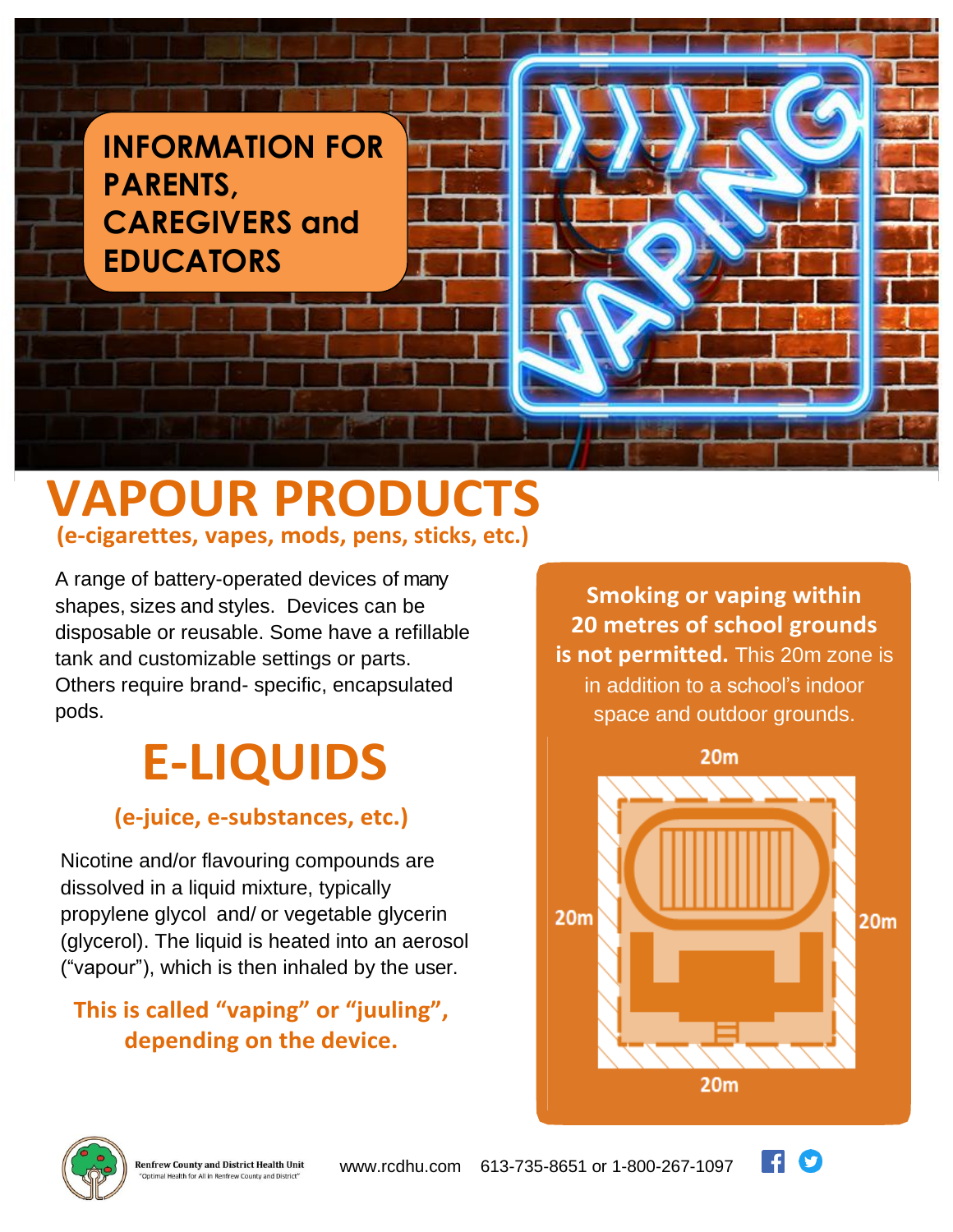



## **USE AMONG YOUNG PEOPLE**

#### **Use of vapour products is highest among young people.**

## **18.9%**

Grade 12 students in Ontario that report using vapour product[s](#page-4-0)**<sup>1</sup>**

### **29%** Young adults aged

20 to 24 in Canada that report using vapour products**[2](#page-4-0)**

The brain structure of developing adolescents makes them more vulnerable to long-lasting changes and addiction. This developmental stage also makes them more susceptible to industry marketing and advertising as they seek and adopt cues that help them form an identity.**<sup>3</sup>**



## **KEY TALKING POINTS**

- » **Vaping is NOT harmless. Short and long-term health effects are still being studied.**
- » Many e-substances contain nicotine. Some contain as much nicotine as 1 pack of cigarettes in a single cartridge.
- » **Nicotine can alter youth brain development and can affect memory and concentration.**
- » There is growing evidence that vaping leads to nicotine dependence and cigarette smoking.
- » **Vaping, like smoking, is banned on and within 20 metres of school property, at all times.**
- » Vaping, if completely replacing cigarette smoking, can reduce exposure to harmful chemicals.





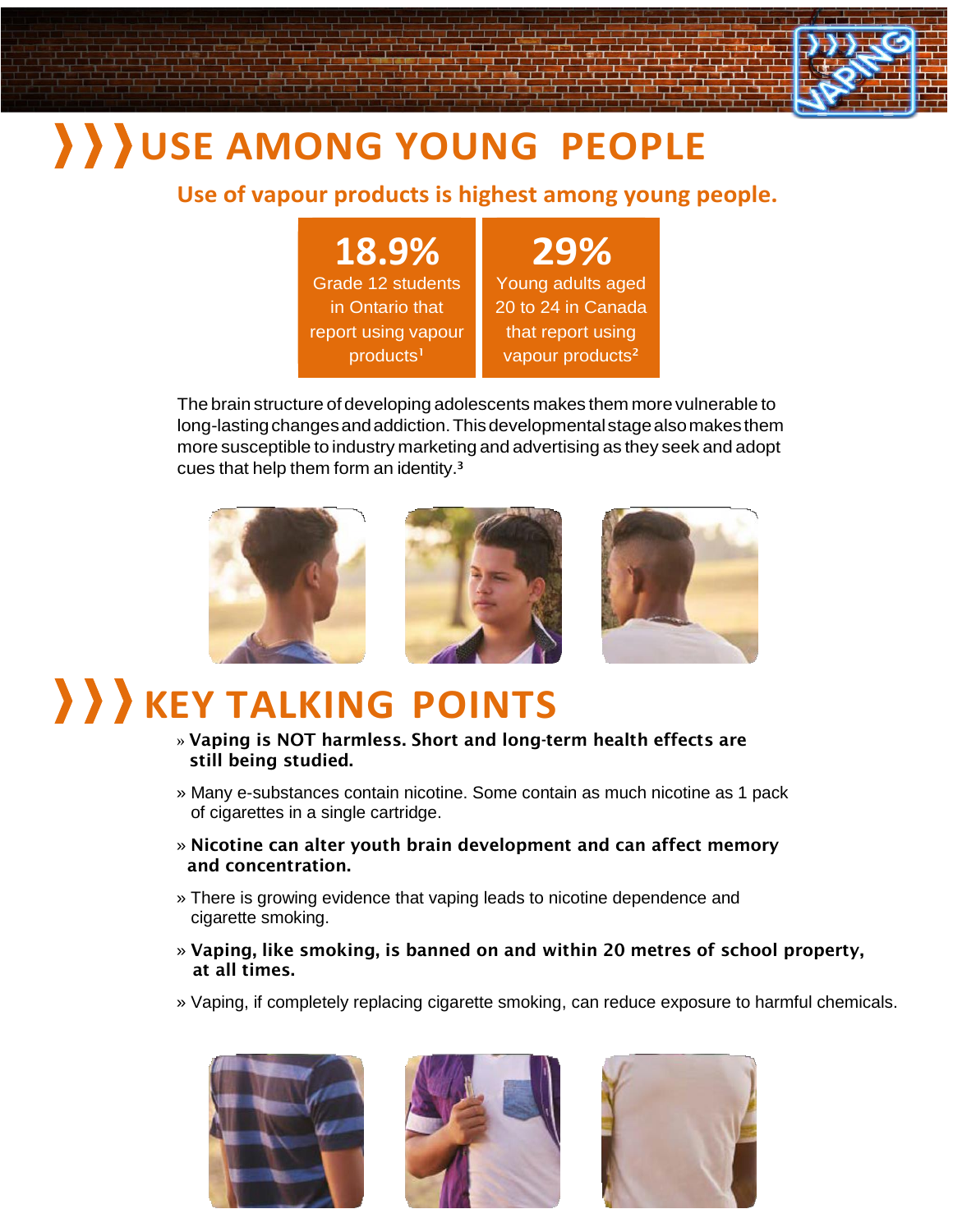

## **HEALTH IMPACT**

» According to Health Canada, completely replacing cigarette smoking with a vaping product will reduce exposure to harmful chemicals. However, less harmful does NOT mean safe. If you don't smoke, don't vape.

> **Renfrew County and District Health Unit recommends that those interested in quitting should discuss their quit goals with their healthcare provider.**

In addition, people in search of nicotine replacement therapy (NRT) should use products that have been proven safe and effective. These products include the nicotine patch, gum, lozenge inhaler and mouth spray.

- » **Vapourproducts are addictive andincrease the risk of initiating tobacco cigarette[s.](#page-4-0)<sup>4</sup>**
- » Vapour product use can cause light-headedness, throat irritation, coughing, increases in heart rate and blood pressure, and can negatively affect lung function.**[5](#page-4-0)** Long-term health impacts are not yet fully known.
- » **Propylene glycol and flavouring agents are generally safe for oral consumption; however,inhaling them into the lungs has been linked to serious lung disease. [6,7,8](#page-4-0)**

» During the heating process, the e-liquid interacts with the device resulting in other chemicals being produced and inhaled, including: carbonyls (formaldehyde, acetaldehyde), volatile organic compounds, metals (tin, silver, nickel, aluminum, chromium, lead) and particulate matter (fine, ultrafine particles).**[5](#page-4-0)**

- » **The high-dose of nicotine provided by vapour products has possible harmful effects on cardiovascular health.** 9
- » There have been reports of accidental injury and death from vapour product device malfunction (i.e. explosion).**<sup>10</sup>** Product labelling and accuracy have also been called into question.**<sup>11</sup>**

**If you don't smoke, don't vape!**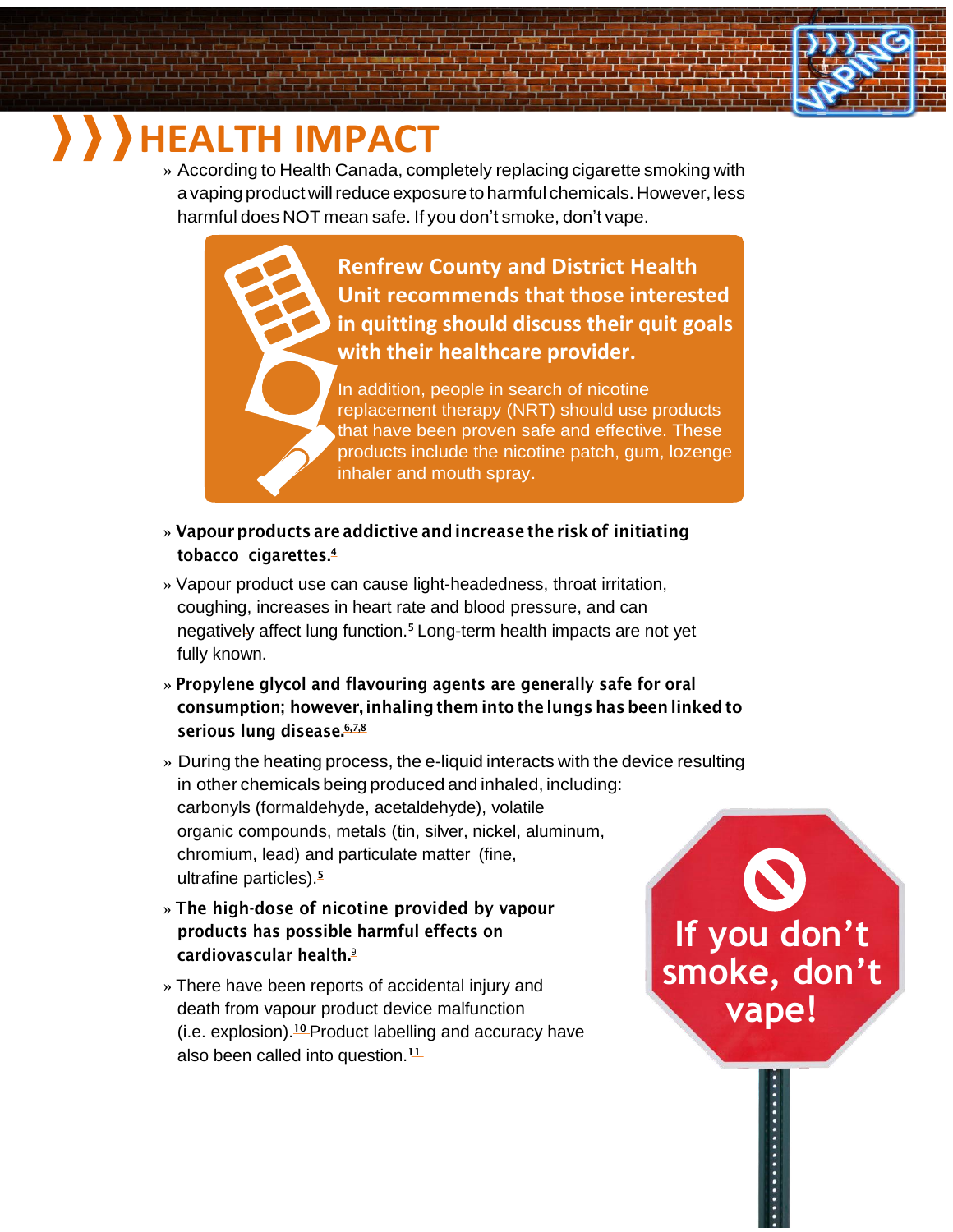### **Vapour Product Market**

Vapour products are widely available in convenience stores, vape shops and online. Several tobacco companies have invested in the vapour product market. Since it has existed, the tobacco industry has been bending the truth, faking their science, endorsing other people to lie for them, and carrying out countless other questionable practices for the purpose of profiting from a highly addictive product.

### **Examples of Vapour Products in Ontario**

#### **Juul**

- » Resembles a USB stick and can be charged via a USB port
- » Refills are sealed pods available in various nicotine strengths
- » One 5% strength pod has the equivalent nicotine content of a pack of cigarettes and is cheaper to buy than regular cigarettes
- » Juul pods contain nicotine salts that produce a less harsh taste, while still delivering high levels of nicotine similar to regular cigarettes.
- » Devices are small, easy to hide and produce very little "vapour", making their use hard to detect
- » Has its own verb for use: "juuling"
- » Comes in various flavours that are appealing to youth, such as mint, mango and vanilla



#### **Vype ePEN3**

- » Stores are being given incentives to stock Vype across Ontario
- » Vype ePEN3 pods are made of e-juice that contains various levels of nicotine
- » Sleek device that comes in various flavours that are appealing to youth, such as dark cherry and infused vanilla

#### **Vype ePOD**

- » Designed to compete with Juul
- » Vype ePod vPro cartridges are available in different nicotine strengths. They contain nicotine salts that produce an intense hit similar to regular cigarettes
- » Comes in various flavours that are appealing to youth, such as mango wonder and polar mint

#### **Vype eStick**

- » Cartridges deliver approximately 200 puffs
- » Comes in various flavours that are appealing to youth, such as toasted tobacco and cool spearmint